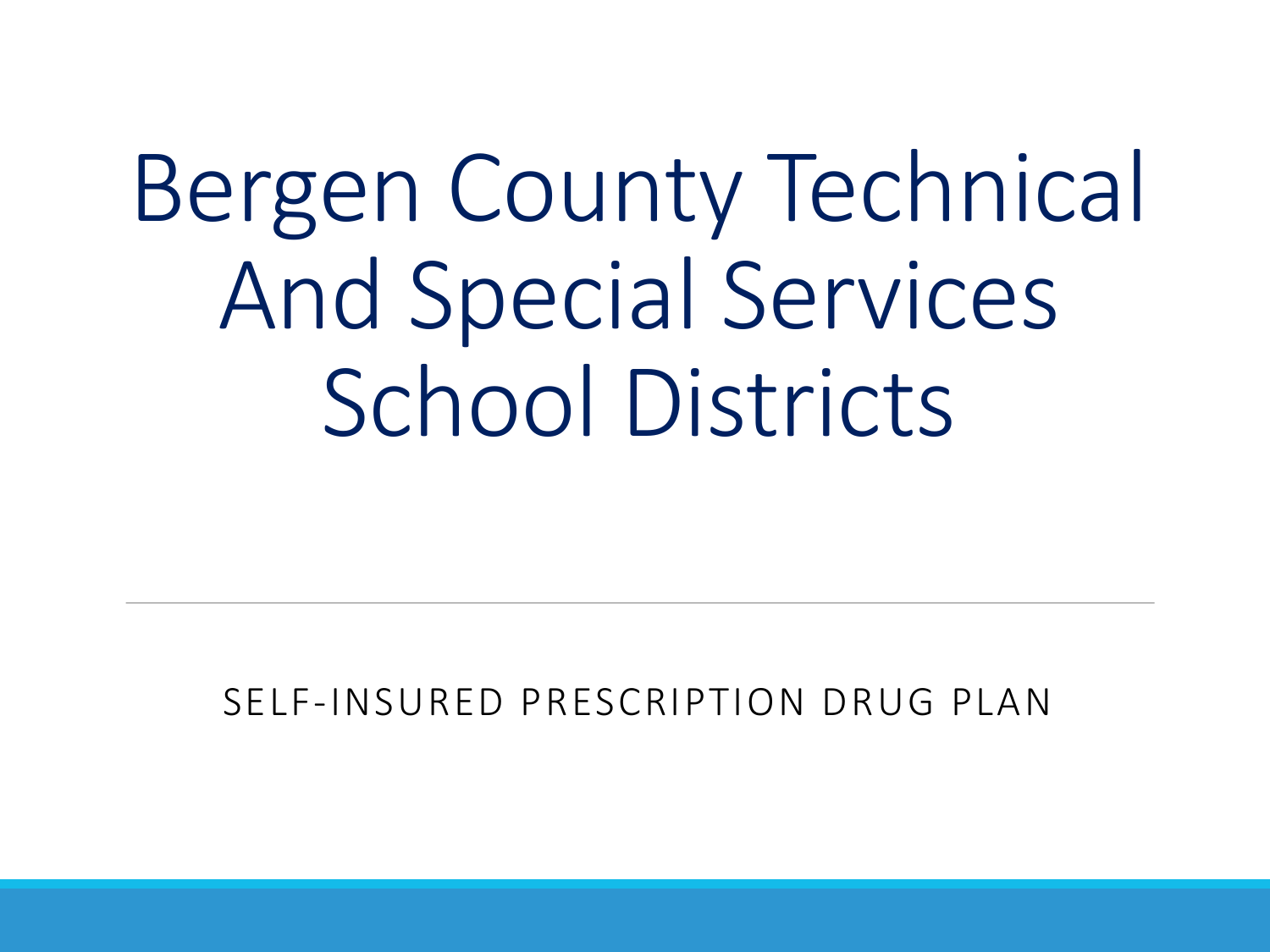### Self-Insured Prescription Drug Benefit Plan Performance

- Plan Cost Rose 19.7% from 2014 to 2015
- 2016 Premium Increase: BCSS =  $21.33\%$  and BCTS =  $26.76\%$

### BCSS/BCTS Compared to the Educational Industry

| Indicator                                  | <b>BCSS/BCTS</b><br><b>Performance</b> | <b>Educational Industry</b><br><b>Average Performance</b> |
|--------------------------------------------|----------------------------------------|-----------------------------------------------------------|
| <b>Cost Per Member Per</b><br>Month (PMPM) | \$241.93                               | \$125.53                                                  |
| Cost Per Rx                                | \$230.83                               | \$133.72                                                  |
| <b>Specialty Cost PMPM</b>                 | \$49.38                                | \$34.91                                                   |
| <b>Generic Fill Rate</b>                   | 69.8%                                  | 80.3%                                                     |
| <b>Home Delivery</b><br><b>Utilization</b> | 17.6%                                  | 41.2%                                                     |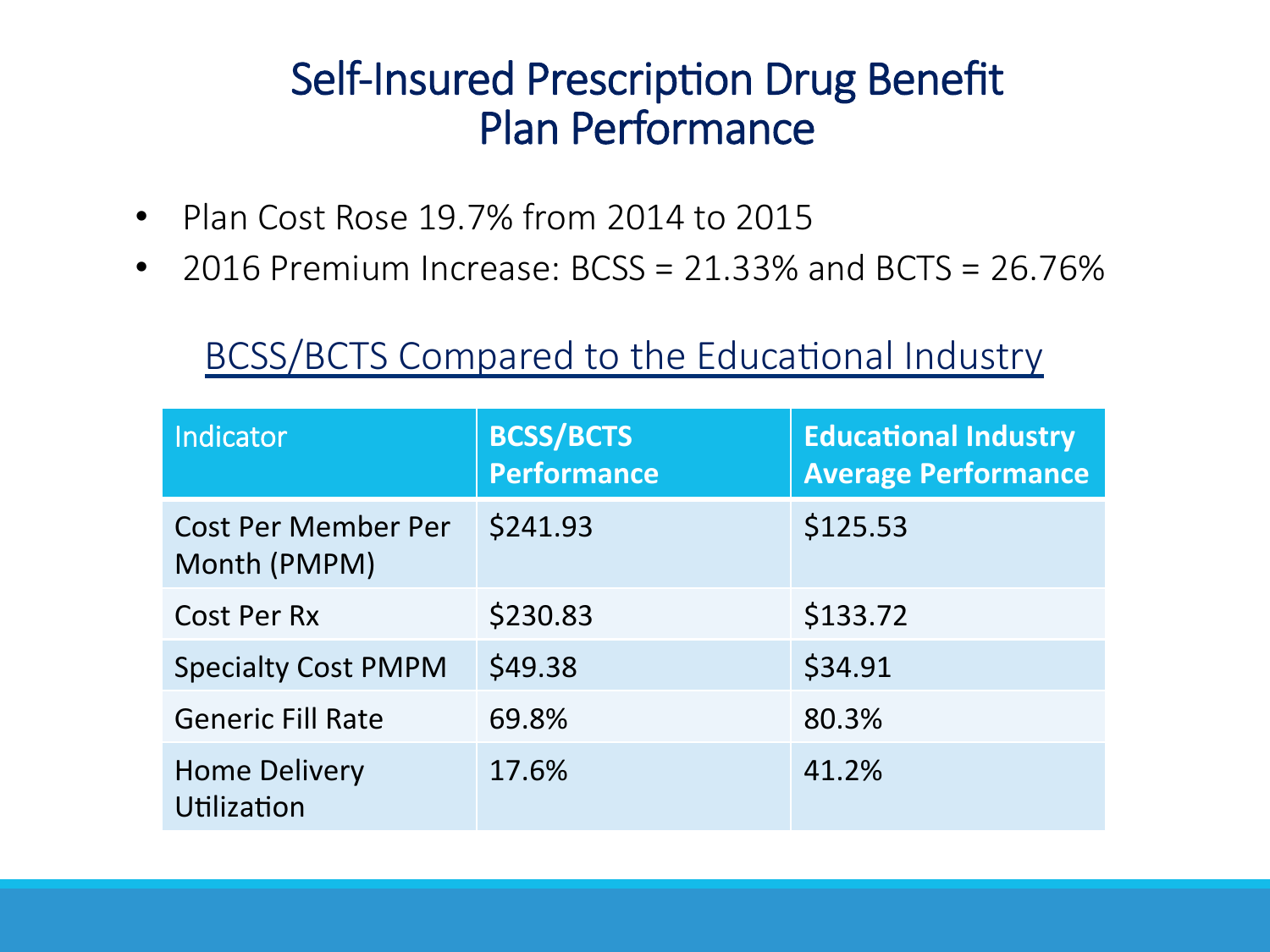### Procedures that may Impact Plan Performance

| Procedure                                                              | To Be Implemented<br>by BCSS/BCTS | Not to be<br>Implemented |
|------------------------------------------------------------------------|-----------------------------------|--------------------------|
| Change in Plan Administrator                                           | $\sqrt{}$                         |                          |
| Mail order for Maintenance Medications                                 | $\sqrt{ }$                        |                          |
| Mail Order for Specialty Medications                                   | $\sqrt{ }$                        |                          |
| <b>Prior Authorization</b>                                             | $\sqrt{ }$                        |                          |
| <b>Drug Quantity Management</b>                                        | $\sqrt{ }$                        |                          |
| Elimination of Compound Drugs                                          | $\checkmark$                      |                          |
| Step Therapy                                                           |                                   | $\sqrt{}$                |
| Changes to Co-Pay Structure                                            |                                   | $\sqrt{}$                |
| Dispense as Written Option 2                                           |                                   | $\sqrt{}$                |
| Mandatory Use of Generic Medications                                   |                                   | $\sqrt{}$                |
| Changes in utilization of local pharmacy for<br>acute medication needs |                                   | $\checkmark$             |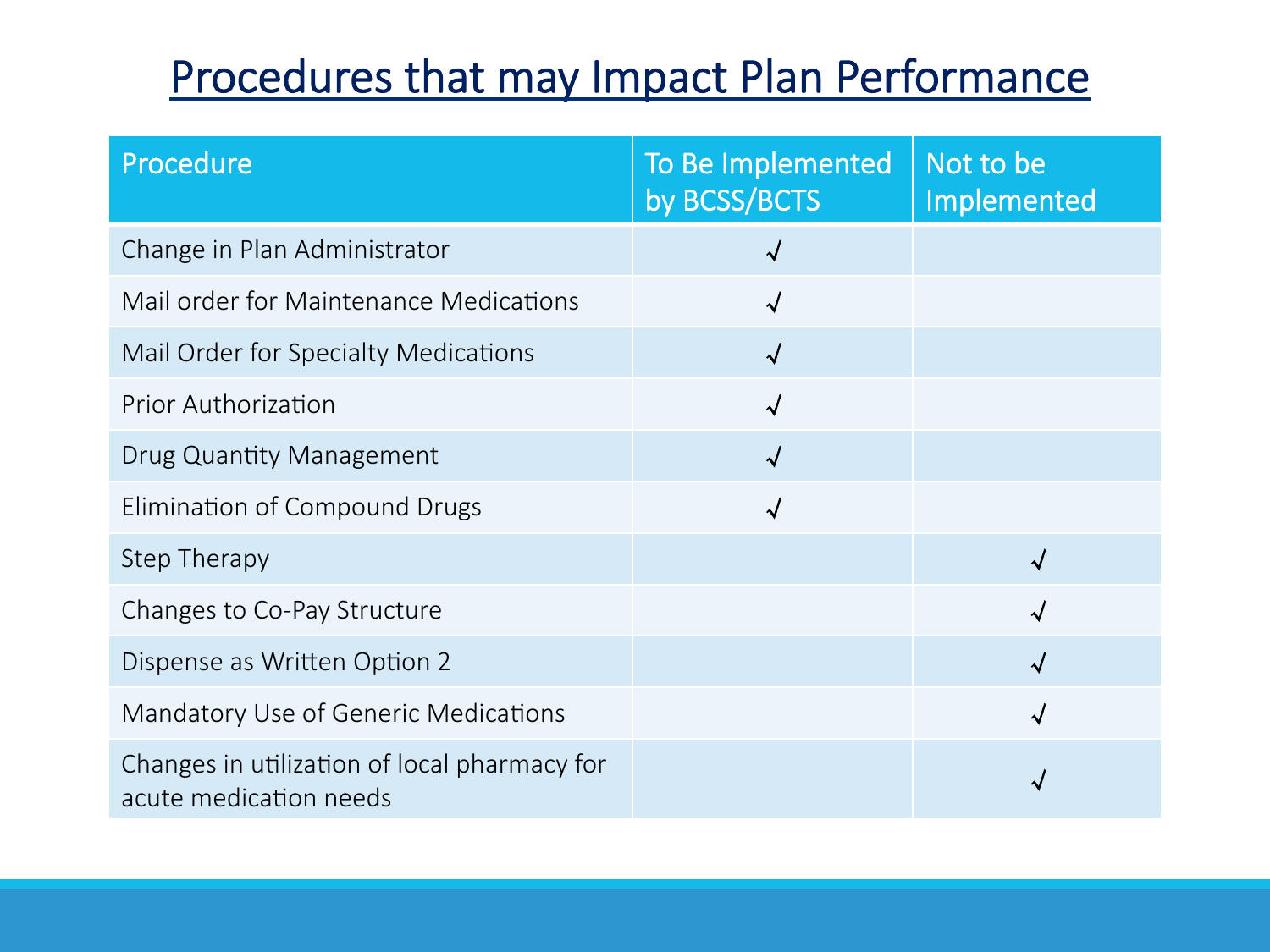# Impact of New Plan Procedures to be

### Implemented

• Cost Containment if new plan procedures were in place for 2016

| <b>BCSS Actual Premium</b><br><b>Increase 2016</b> | <b>BCSS Premium Increase If</b><br><b>Plan Procedures in Effect</b><br><b>January 2016</b> |
|----------------------------------------------------|--------------------------------------------------------------------------------------------|
| 21.33%                                             | $-2.3\%*$                                                                                  |
| <b>BCTS Actual Premium</b><br><b>Increase 2016</b> | <b>BCTS Premium Increase If</b><br><b>Plan Procedures in Effect</b><br><b>January 2016</b> |
| 26.76%                                             | $1.72\%*$                                                                                  |

\*Estimates based on industry data on how these procedures typically impact group rates. Our actual cost containment will depend on how employees use the plan and industry trends.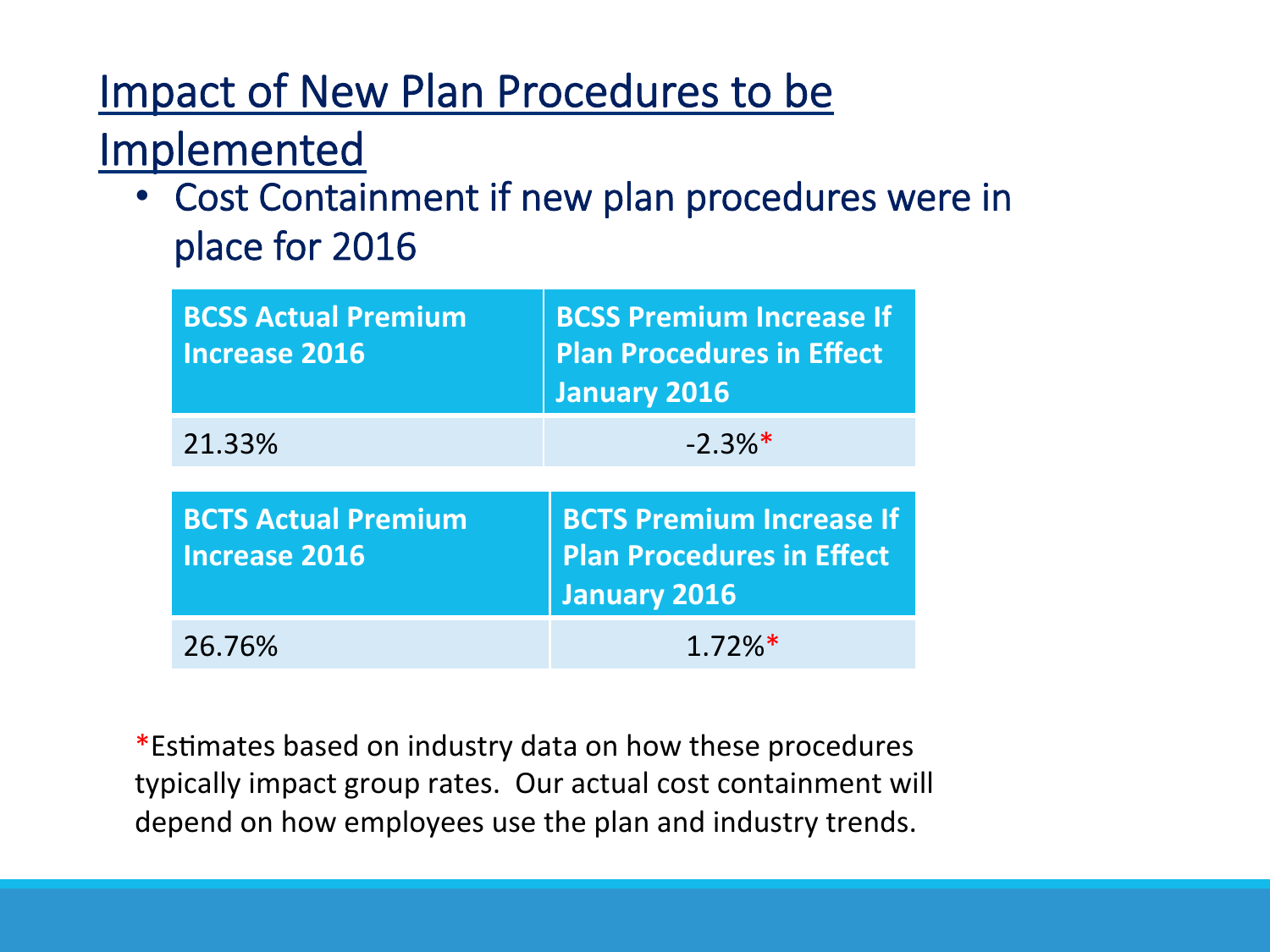### 1. Change Prescription Benefit Manager to Maxor

- Express Scripts Contracts ends July 31, 2016
- Maxor to begin August 1, 2016
	- Maxor's network comprises over 62,000 chain and independent retail pharmacies of the 65,000 nationwide
	- Extensive experience with Boards of Education and Municipalities including:
		- Essex County Vocational/Technical School District
		- Sterling Regional High School District
		- City of New Brunswick
	- No New Application Needed
	- New Member Cards will be issued and mailed home prior to 8/1/16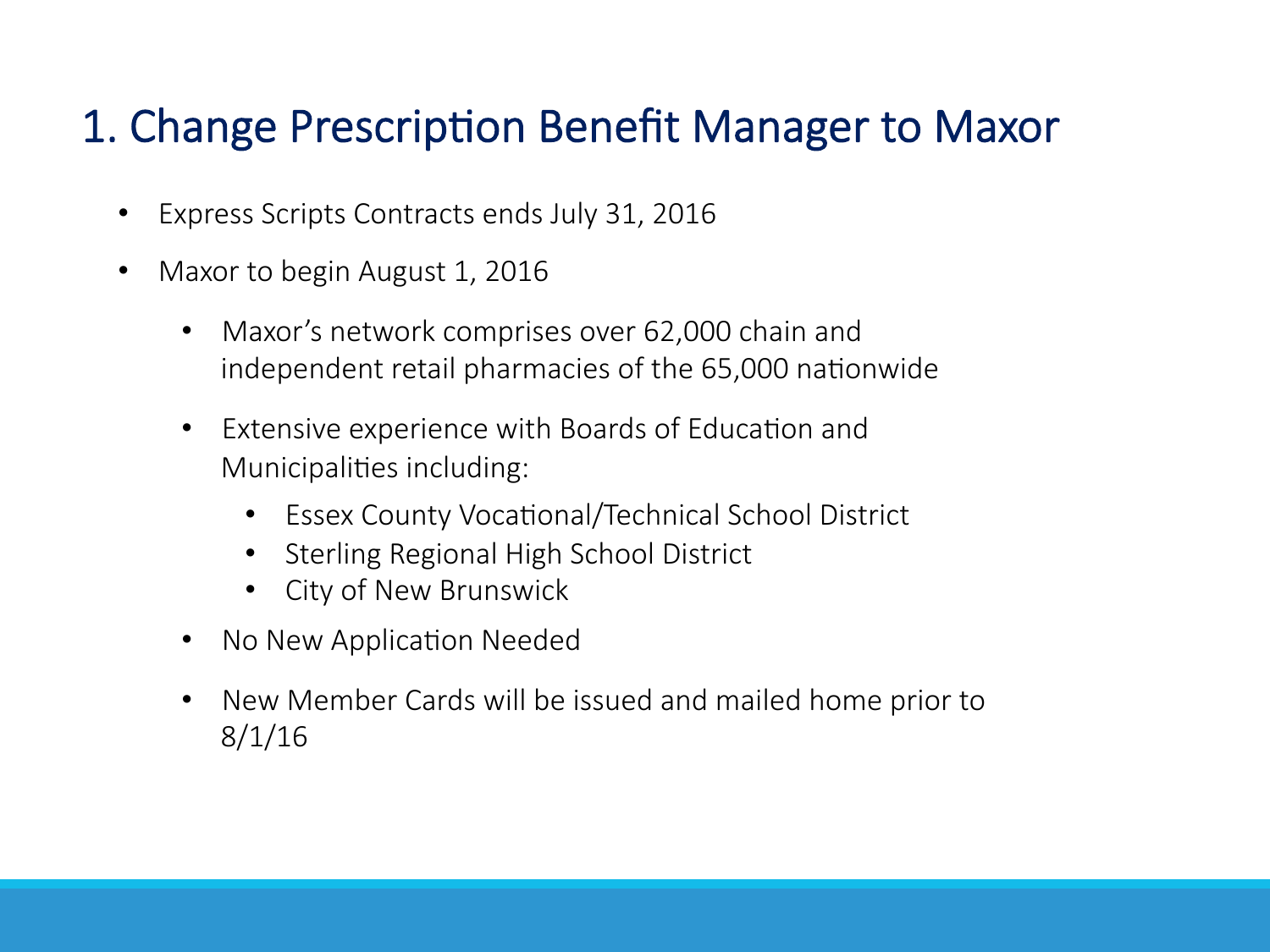## 2. Mail Order for Maintenance Medications

#### **• Maintenance Medications**

- Treat conditions that are considered chronic or long-term
- Usually require regular or daily use
- Examples are medications used for diabetes, hypertension, heart disease, asthma, gout, and depression
- Maintenance Drugs are not used for acute, urgent or short term illnesses. Medications to treat these conditions will be filled at your local retail pharmacy
- § Procedure change would require ordering only maintenance drugs from Maxor's mail order pharmacy

#### Member Communication:

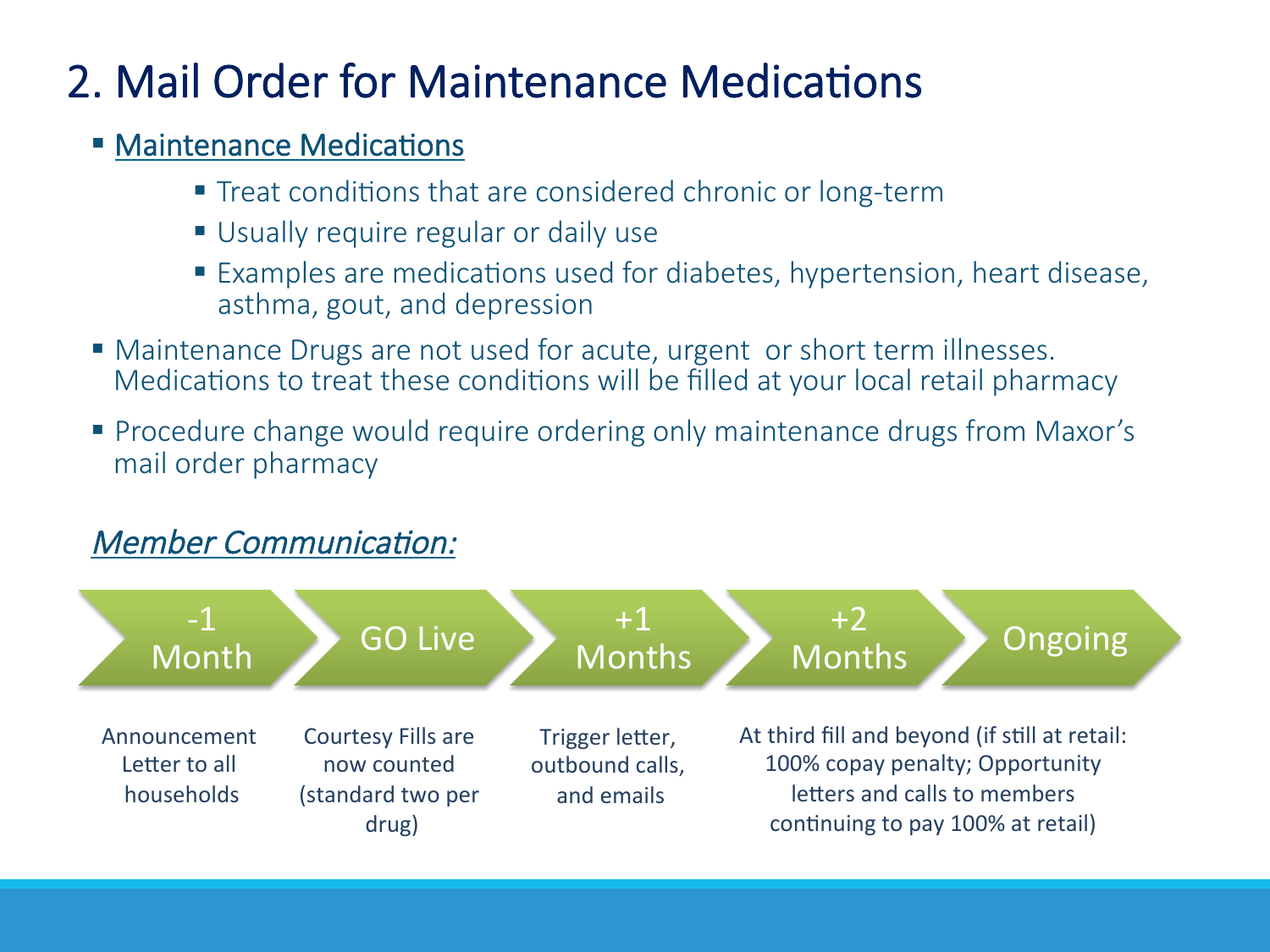# 3. Ordering of Specialty Medications thru Maxor

#### **Specialty Medications**

- Used to treat complex chronic conditions
- Prescribed for disease states not commonly seen with a large number of patients
- May not be readily available at a local retail pharmacy
- The procedure change requires ordering specialty medication at the Maxor specialty pharmacy, or the MaxorPlus partner for limited distribution or LDD medications

#### Member Benefits

- Close Monitoring for potential issues such as injection site reactions, adverse drug interactions, missed doses, etc.
- Initial and ongoing education about the members medication and use, storage, etc.
- **Improved member outcomes through promoting safety and medication adherence.**

#### **Member Communication**

- Current members will be contacted by a patient care coordinator to manage benefits
- Prescriber is contacted to initiate coordination of care.
- $\blacksquare$  New patients that attempt to fill a specialty medication at a pharmacy will receive a rejection notice, given a phone number and instructed to fill the medication at Maxor's specialty pharmacy. The pharmacy staff will then reach out to the member and the prescriber to coordinate care and delivery of the medication to the member.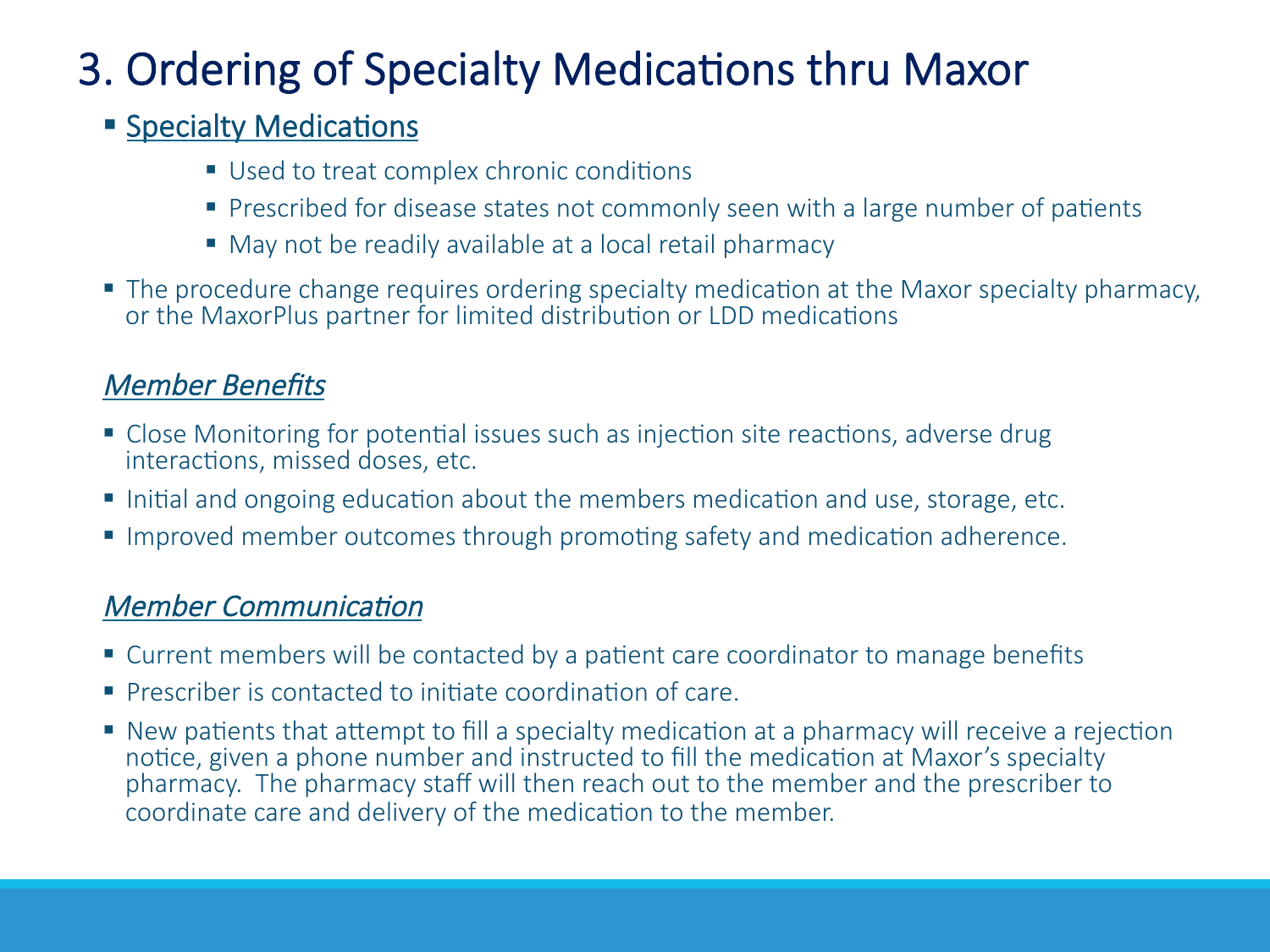### 4. Prior Authorization Process\*

• Prior Authorization requires a pharmacy to receive an approval from the MaxorPlus Clinical Pharmacy personnel prior to them being allowed to dispense the medication to treat specific disease states that require extra monitoring and review before these medications are used.

#### **Medications that Require Prior Authorization**

| Specialty<br>Medications                                | Compound medications with a<br>cost of \$100.00 or more | Any claim with a cost greater than<br>\$2,000.00 at retail or \$4,000.00<br>at mail order | Injectables over<br>\$250.00 |  |
|---------------------------------------------------------|---------------------------------------------------------|-------------------------------------------------------------------------------------------|------------------------------|--|
| Conzi $p^{\circledast}$                                 | Dificial <sup>®</sup>                                   | High Cost Antifungal Medications                                                          | Xifaxan                      |  |
| Topical Tretinoin agents for members over the age of 40 |                                                         |                                                                                           |                              |  |

#### Some Medications that treat the following Conditions may require Prior Authorization

| Narcolepsy                    | <b>MRSA</b>                      | Pulmonary<br>Hypertension | Multiple<br>Sclerosis      | <b>Blood Cell</b><br>Deficiency | Growth<br>Deficiency     |
|-------------------------------|----------------------------------|---------------------------|----------------------------|---------------------------------|--------------------------|
| Endocrine<br><b>Disorders</b> | Sleep/Wake<br><b>Disorder</b>    | Osteoarthritis            | Enzyme<br>Deficiencies     | <b>GI Disorders</b>             | Hereditary<br>Angioedema |
| Macular<br>Degeneration       | Mental/Neuro<br><b>Disorders</b> | <b>Bone Conditions</b>    | Allergy<br>Desensitization | High Blood<br>Pressure          | <b>Skin Conditions</b>   |
| Glaucoma                      | Weight Loss                      |                           |                            |                                 |                          |

#### \* Prior Authorization has an Appeals Process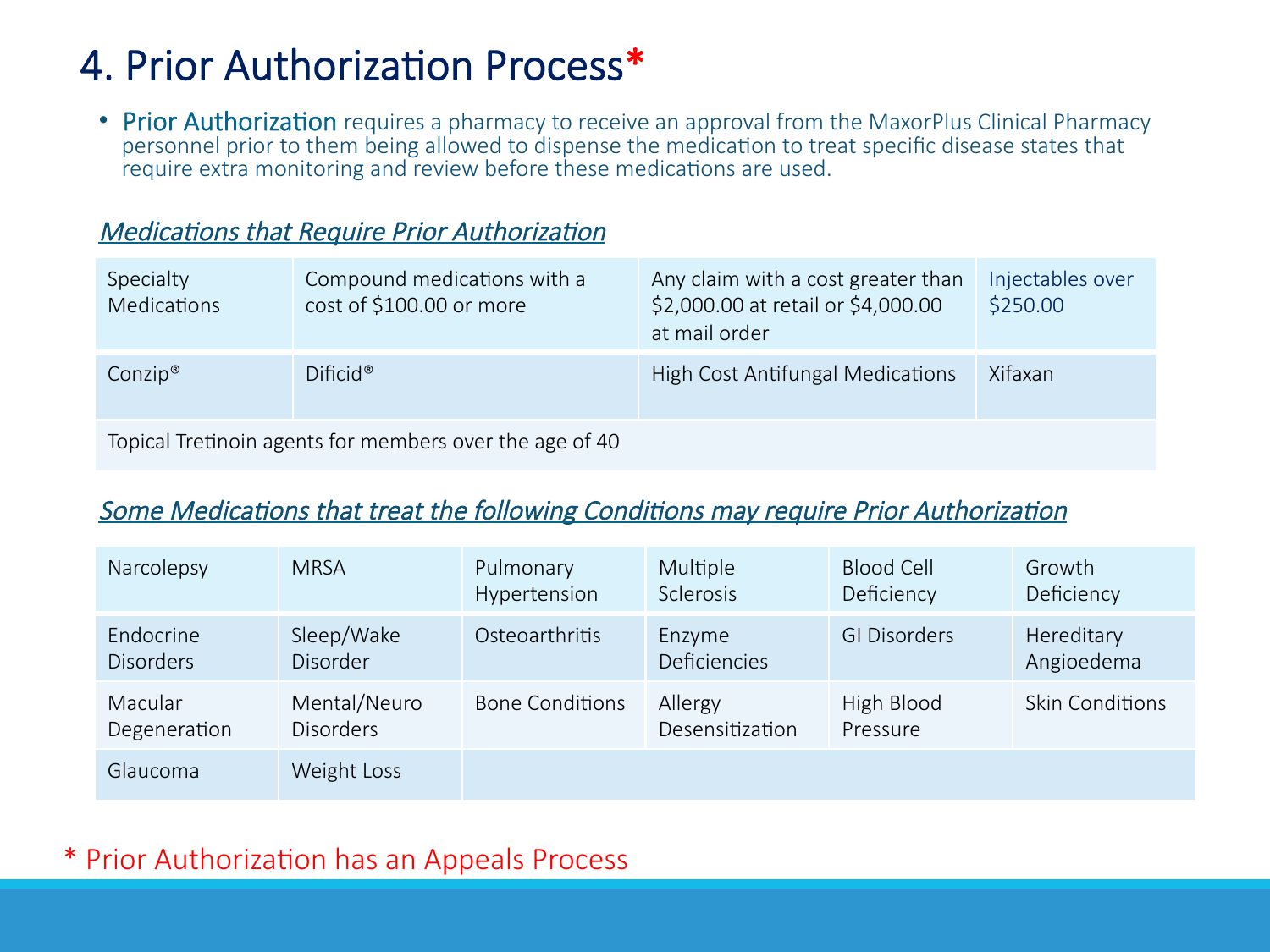# 5. Drug Quantity Management (DQM)\*

- DQM aligns the quantity and dosage dispensed with FDA approved guidelines and other supportive evidence. DQM asks: "Is this the correct quantity (tablets/ capsules) of this medication?"
- DQM limits prescription quantities according to FDA guidelines.

#### Some Medications that treat the following Conditions may require DQM

| Allergies              | Anaphylaxis     | Anti-infective         | Anti-influenza        | Antifungal                 | Asthma/COPD                     |
|------------------------|-----------------|------------------------|-----------------------|----------------------------|---------------------------------|
| Contraceptives         | Eye Conditions  | Hormone<br>Supplements | Impotence             | Inflammatory<br>Conditions | Migraine<br>Headaches           |
| Nausea/Vomiting        | Sleep Disorder  | Ulcer                  | Specialty             | Asthma                     | <b>Blood Cell</b><br>Deficiency |
| <b>Bone Conditions</b> | <b>Diabetes</b> | Endocrine<br>Disorder  | Fertility             | Hepatitis C                | High Blood<br>Pressure          |
| Cholesterol            | Antidepressants | <b>MS</b>              | Overactive<br>Bladder | Pain                       | Pulmonary<br>Hypertension       |
| <b>Wound Care</b>      |                 |                        |                       |                            |                                 |

#### \* DQM has an Appeals Process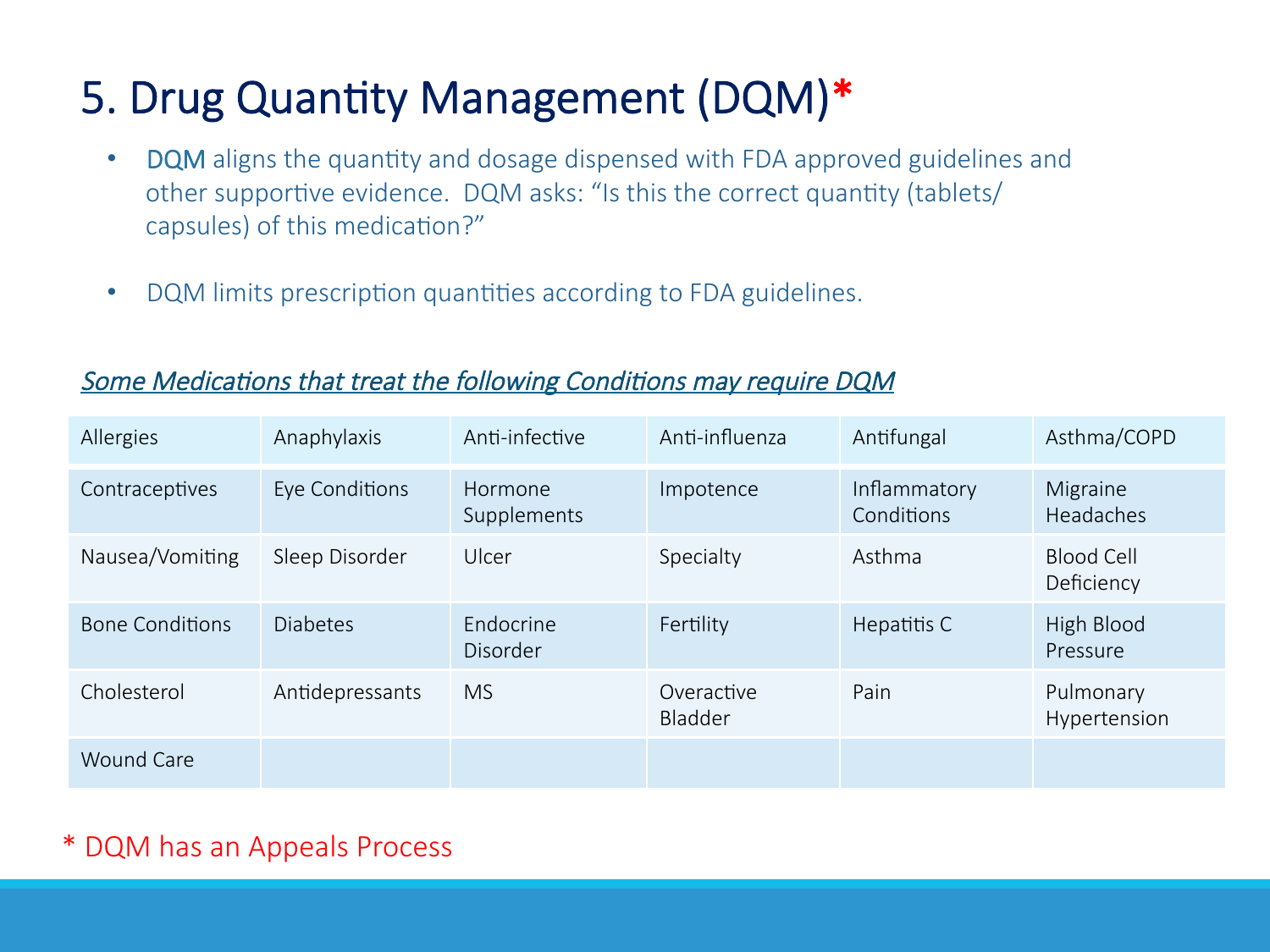# 6. Elimination of non-approved, medically unsupported compound drugs\*

- Compounding is the practice in which a licensed pharmacist and/or a licensed physician combines, mixes, or alters ingredients of a drug to create a medication tailored to the needs of an individual patient.
- Some Compound Drugs or Ingredients are NOT FDA approved for topical use and would be excluded from coverage
- Plan would maintain compounds that are supported by medical literature
	- Plan would maintain compounds used for infants or children when there is no commercially available dosage form of the medicine

#### \* Elimination of Compounds has an Appeals Process